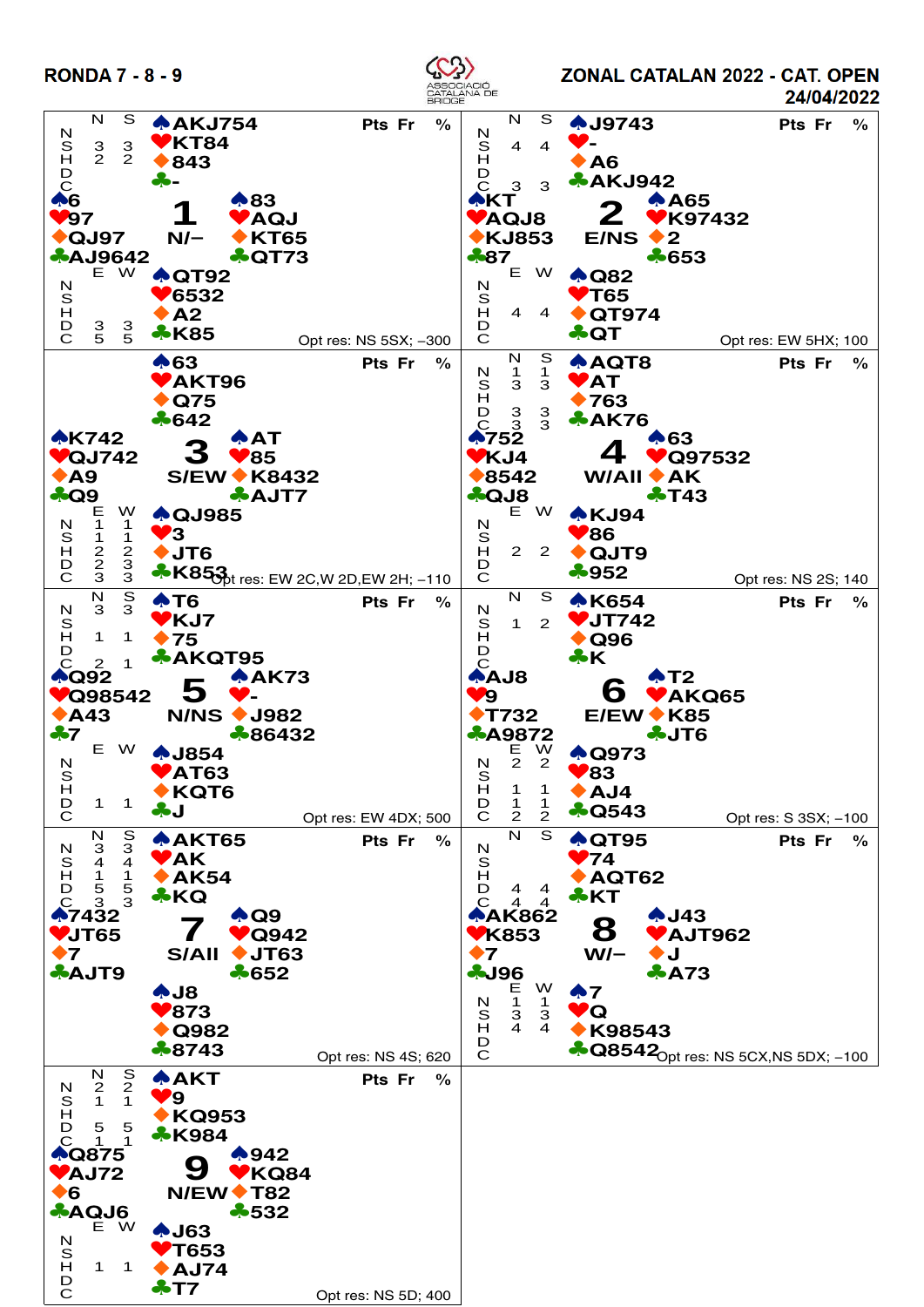

ZONAL CATALAN 2022 - CAT. OPEN 24/04/2022